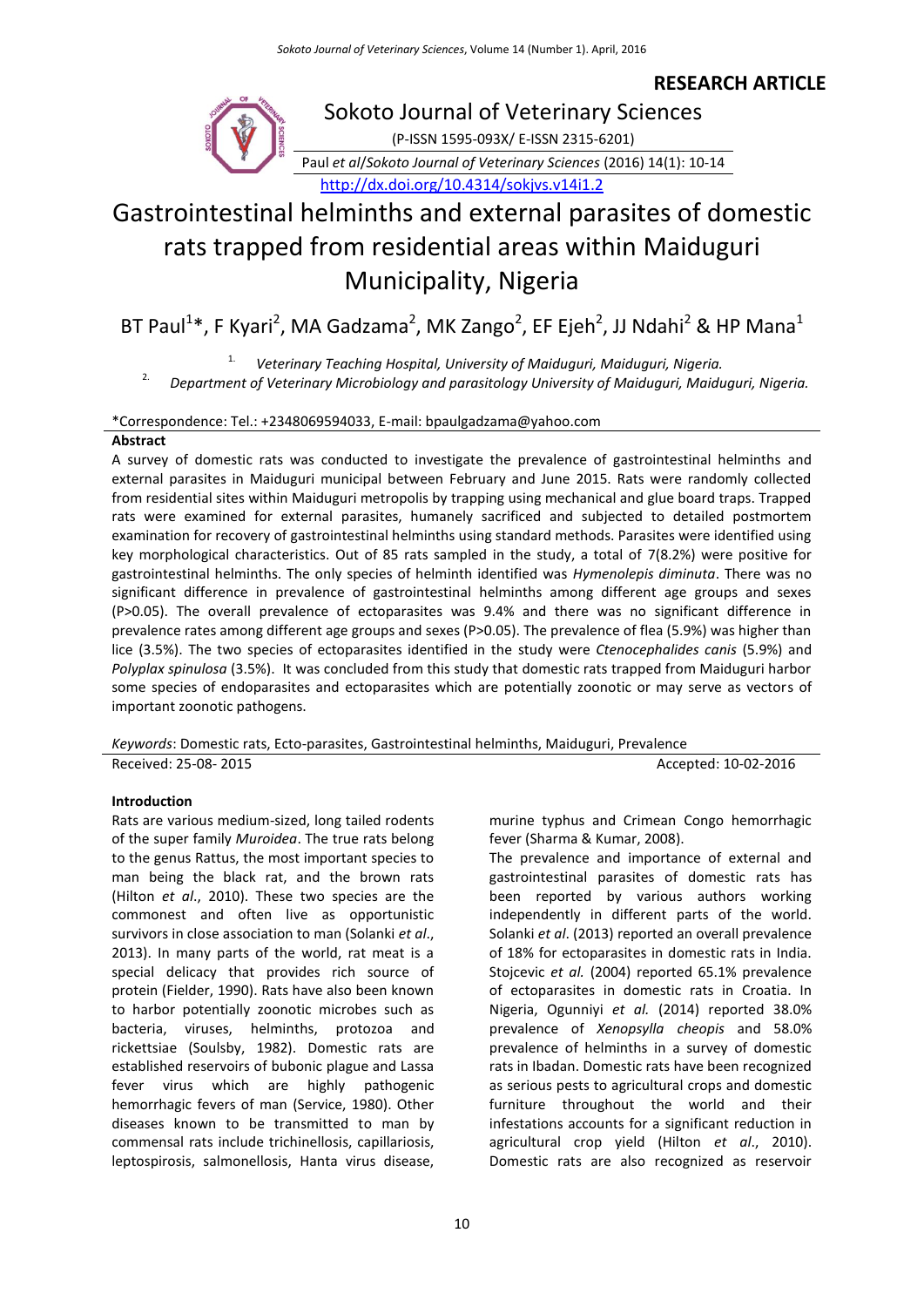hosts of important parasitic diseases for man, wild and domestic animals. They often live in close association with man, often feeding on the same food and water source, which may be contaminated with their droppings. In addition, their bites and bites of their ectoparasites may serve as a medium for transmission of pathogens to man. The objective of this survey was to investigate the occurrence of gastro-intestinal helminths and ectoparasites in domestic rats in Maiduguri, Borno State.

#### **Materials and Methods**

### *Study area*

This study was carried out in Maiduguri, the capital of Borno state, North Eastern Nigeria. Maiduguri is located between latitudes  $11^0$  and  $14^0$ N and longitudes  $10^0$  and  $14^0$ E, with an average population density of 1,738 people per square kilometer and a total population of 521,493 people (NPC, 2006). The mean annual temperature ranges between 34-40 $^0$ C for most parts of the year, with a mean annual rainfall of 647mm (LCRI, 2007).

#### *Study population*

The rats used for this study were domestic rats of both sexes in residential areas within Maiduguri Municipality.

#### *Study design*

Eighty five live rats were captured by using mechanical baited and sticky glue board traps in selected locations within Maiduguri Metropolitan Council Area and Jere. These were placed in plastic containers covered with wire mesh and transported to the Veterinary Parasitology Laboratory, University of Maiduguri for parasitological examinations.

#### *Collection and identification of ectoparasites*

Individual rats were grossly examined and with the aid of hand lens, for presence of external parasites like ticks, fleas and lice. This was followed by hand picking where possible; the use of forceps and careful brushing of the hairs onto a sheet of paper to collect parasites. All ectoparasite specimens were preserved in 50% ethanol until processed for morphological identification. Ectoparasites were first relaxed, dehydrated in 70% alcohol and mounted on glass slides using the methods of Soulsby (1982) and examined under a dissecting microscope for morphological identification using key features described by Soulsby (1982).

#### *Parasitological examinations*

Trapped rats were euthanized according to standard procedures (Leary *et al*., 2013) and subjected to standard post-mortem examination (Fiette & Slaoui, 2011) to collect the gastrointestinal tract for worm recovery and identification. A detailed examination of each gastrointestinal tract was performed as described by Okorafor *et al.* (2012). Each gastrointestinal tract was spread out on a dissecting board and opened up through a longitudinal incision using a scalpel blade to expose the luminal content which was then emptied onto a petridish containing normal saline (0.9% NaCl). The mucosal wall of the gastrointestinal tract was gently scraped with blunt scalpel and washed in saline to remove tiny worms in the lining. The mixture was then examined on a petridish under the dissecting microscope and microscopic worms were then removed using forceps for further processing. These were mounted on glass slides using the method of Soulsby (1982) and identified using key morphological features described in earlier studies by Okorafor *et al*. (2012).

#### *Statistical analysis*

Data on age, sex and those obtained during laboratory examinations of rats were summarized in Microsoft Excel Spread Sheet. 2007 version and presented in tables using descriptive statistics. Prevalence was estimated as  $P = d/n$  (%); where  $P =$ prevalence,  $d =$  number of individuals having disease at a particular point in time and  $n =$ number of individuals in the population at risk at that point in time (Thrusfield, 2005).

|  |  | Table 1: Overall prevalence of gastrointestinal helminths of domestic rats in Maiduguri |  |
|--|--|-----------------------------------------------------------------------------------------|--|
|--|--|-----------------------------------------------------------------------------------------|--|

| Variable | No.<br>Examined | No. (%)<br>Infected |  |
|----------|-----------------|---------------------|--|
| Sex      |                 |                     |  |
| Male     | 34              | 4(4.7)              |  |
| Female   | 51              | 3(3.5)              |  |
| Age      |                 |                     |  |
| Young    | 39              | 1(1.1)              |  |
| Adult    | 46              | 6(7.1)              |  |
| Overall  | 85              | 7(8.2)              |  |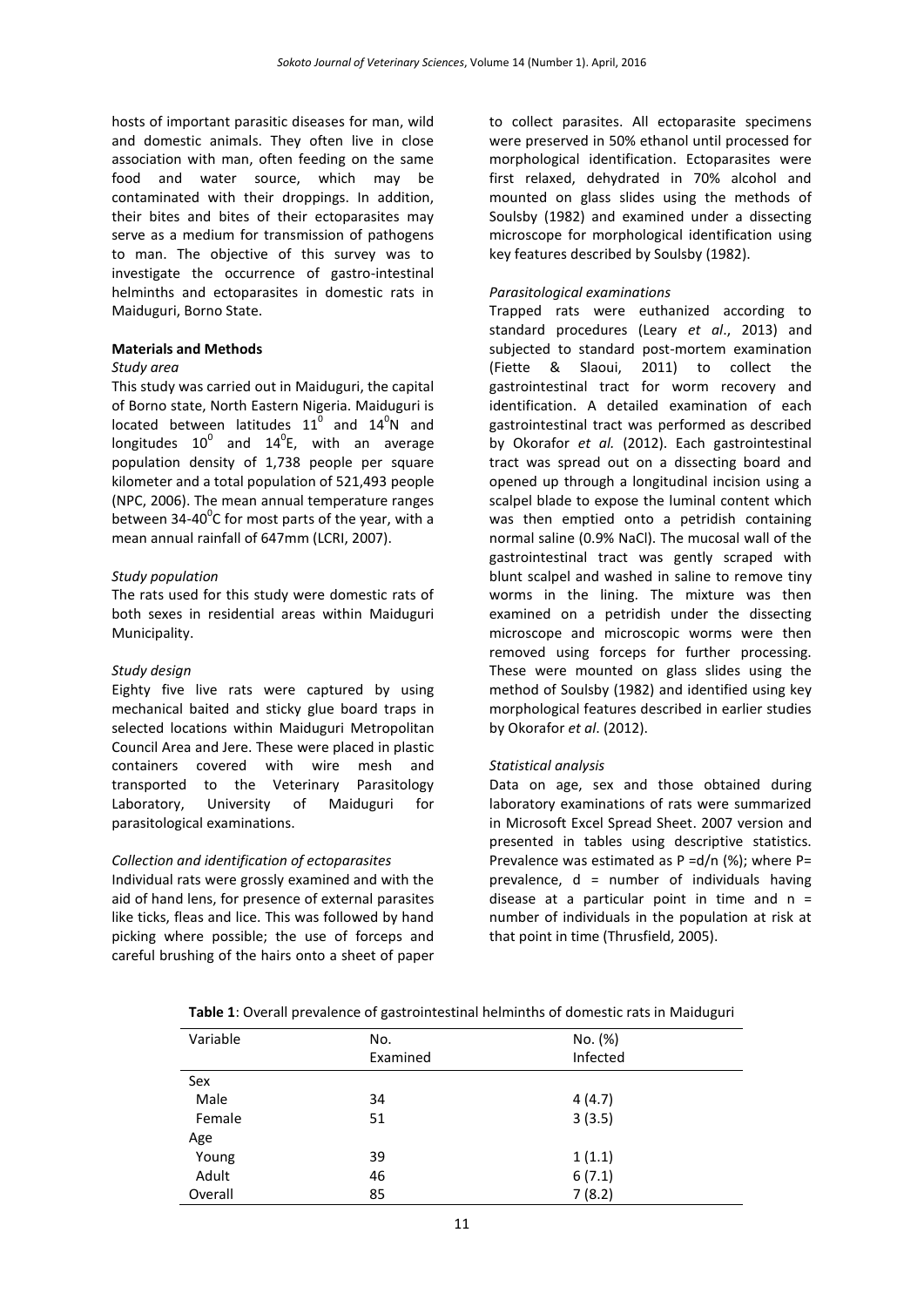| Variable | No.      | No. (%)  |  |
|----------|----------|----------|--|
|          | Examined | Infected |  |
| Sex      |          |          |  |
| Male     | 34       | 4(4.7)   |  |
| Female   | 51       | 4(4.7)   |  |
| Age      |          |          |  |
| Young    | 39       | 3(3.5)   |  |
| Adult    | 46       | 5(5.9)   |  |
| Overall  | 85       | 8(9.4)   |  |

**Table 2**: Overall Prevalence of Ectoparasites of Domestic Rats in Maiduguri

**Table 3**: Prevalence of various species of ectoparasites in domestic rats in Maiduguri

| <b>Species</b> | No.      | No. (%)  |
|----------------|----------|----------|
|                | Examined | Infected |
| Lice           | 85       | 3(3.5)   |
| Flea           | 85       | 5(5.9)   |
| Total          | 85       | 8(9.4)   |

#### **Results**

The overall prevalence of gastrointestinal helminths of domestic rats in Maiduguri is presented in Table 1. Out of 85 rats examined in the study, 7 (8.2%) were positive for helminth infection. The prevalence of helminths was higher in adult (7.1%) than young (1.1%) rats. *Hymenolepis diminuta* was the only species of gastrointestinal helminth parasite identified in this study. The overall prevalence of ectoparasites of domestic rats in Maiduguri is presented in Table 2. Out of a total 85 rats sampled in the study, 8 (9.4%) were positive for one species of ectoparasites or the other. Prevalence of ectoparasites in both male and female rats was the same (4.7%). Adult rats had a higher prevalence (5.9%) compared with younger rats (3.5%). The prevalence of various species of ectoparasites recovered from domestic rats in Maiduguri is presented in Table 3. Out of 85 rats sampled in the study, 3(3.5%) were infested with lice while 5(5.9%) were infested with fleas. The species of flea identified in this study was *Ctenocephalides canis* and the species of lice identified was *Polyplax spinulosa.*

#### **Discussion**

The results obtained from this study indicate an overall prevalence of 8.2% for gastrointestinal helminth parasites recovered from trapped domestic rats in Maiduguri. Generally, rodents have high predisposition to gastrointestinal parasites due to their euryphagic food habits (Okorafor *et al*. 2012). Therefore, the recovery of helminths from domestic rats sampled in this study is not an unusual finding, because rodents are ubiquitous animals and have a fundamental role in the epidemiology of several diseases, including parasitic zoonoses (Marques &

Scroferneker, 2003). This present findings does not agree with Okorafor *et al*. (2012) who reported 100% prevalence of gastrointestinal helminths in wild cane rats captured in Oyo state, Nigeria. Their finding was linked to the mode of life of cane rats (grass cutter) which are exclusively wild in habitat, feeding mainly on pasture contaminated with human and domestic animal wastes. This increases the risk of infection with parasites generally and helminths in particular when compared with domestic rats, which essentially feed on food remnants, grains and vegetable gardens with lesser contamination. Moreover, local differences in prevalence of parasitic helminths was previously reported and linked to differences in local ecological conditions influencing the epidemiology of parasites (Soulsby, 1982; Shah-Fischer & Say, 1989). The current study identified *Hymenolepis diminuta* as the only species of tapeworm recovered from domestic rats in Maiduguri. This finding is in agreement with Stojcevic *et al*. (2004) who reported that *H. diminuta* is the most frequently encountered species of helminth in rats. The role of rodents as reservoirs of important parasitic zoonoses, including *H. diminuta* was reported by Sumangali *et al*. (2011). The zoonotic potential of *Hymenolepis diminuta* was also previously reported in the United States, where it was associated with gastrointestinal disorders, mainly in children (Marques & Scroferneker, 2003).

In the current study we recorded an overall prevalence of 9.4% for ectoparasites recovered from domestic rats in Maiduguri. This finding does not agree with previous reports by Stojcevic *et al*. (2004) who reported 32.2% prevalence of ectoparasites in a survey of rats trapped in rural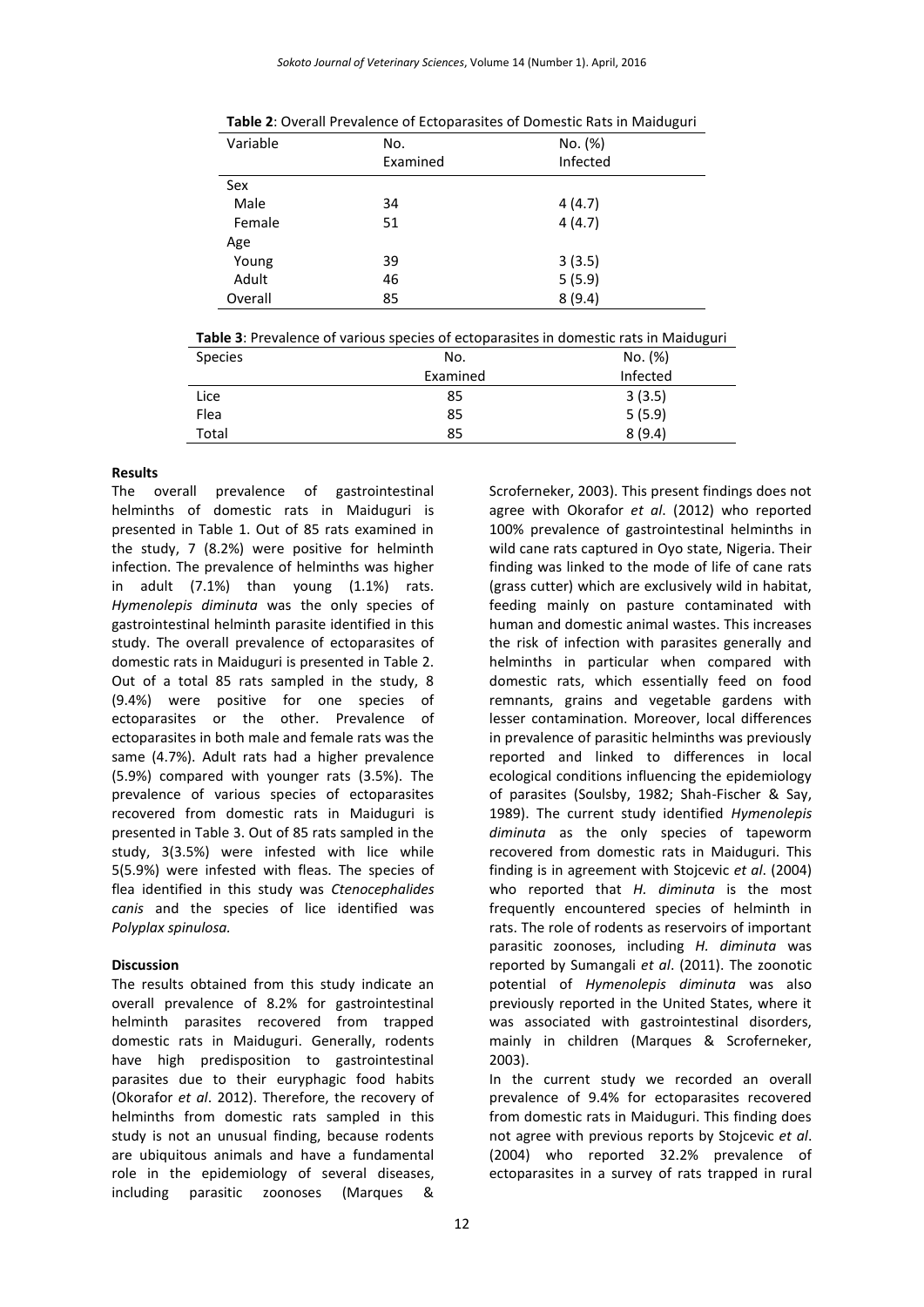regions of Croatia, Okorafor *et al*. (2012) who reported 28% prevalence of ectoparasites in cane rats from Oyo state in Nigeria and Ogunniyi *et al*. (2014) who reported 38% prevalence of ectoparasites in peridomestic house rats in Ile-ife, Nigeria. The differences in findings could be attributed to local differences in ecological conditions in the study sites. Local differences in prevalence of external parasites have been reported and were linked to differences in local ecological conditions influencing the epidemiology of parasites (Soulsby, 1982; Shah-Fischer & Say, 1989).

The occurrence of *Ctenocephalides canis* in domestic rats is not an unusual finding, because fleas are generally not highly host specific and could parasitize other host species to obtain a meal in the absence of a natural host (Soulsby, 1982; Agbede, 2013). This finding agrees with Zahedi *et al*. (1996) who recovered *Ctenocephalides felis* from urban rats in Lampur city, Malaysia. This finding was linked to the fact that most urban rats feed in gardens and the surroundings of the houses where dogs frequent. The identification of rat louse *Polyplax spinulosa* in domestic rats in the current study agrees with Stojcevic *et al*. (2004), Pakdad *et al*. (2012) and

#### **References**

- Agbede RIS (2013). *A Guide to Tropical Veterinary Entomology*. MacChin Multimedia Designers, Zaria, Nigeria. Pp 108.
- Fielder LA (1990). Rodents as food source Proceedings of the fourteenth Vertebrate Pest Conference Paper 30. http://digital commons.unl.edu/Vpc14/30, retrieved 08-08-2015.
- Fiette L & Slaoui M (2011) Necropsy and sampling procedures in rodents. *Methods in Molecular Biology*. **691**: 39–67.
- Hilton AC, Willis RJ & Hickie S J (2010). Isolation of *Salmonella* from urban wild brown rats (*Rattus norvegicus*) in West Midlands, UK*. International Journal of Environmental Health Research*, **12**(2):163-168.
- Lake Chad Research Institute (LCRI) (2007). *Annual Weather Report*, IFAD-TAG, No 718. Pp 28.
- Leary S, Underwood W, Anthony R, Cartner S, Corey D, Grandin T, Greenacre C, Gwaltney-Brant S, McCrackin MA, Meyer R, Miller D, Shearer J & Yanong R, (2013). AVMA Guidelines for the Euthanasia of Animals: 2013 Edition. American Veterinary Medical Association, Schaumburg, IL. Pp 102.
- Luyon HAV & Salibay CC (2007). Ectoparasites on murid rodents caught in MTS Palay-

Luyon & Salibay (2007) who reported that *Polyplax spinulosa* is the most frequently encountered species of ectoparasite in rats.

It was concluded from this study that domestic rats trapped from Maiduguri harbor some species of endoparasites and ectoparasites which are potentially zoonotic or may serve as vectors of important zoonotic pathogens. It is therefore recommended that a sound rodent control program be instituted in residential areas to minimize breeding of rodents. Such measures could include proper sanitation, proper waste disposal, use of rodenticides and blocking the access of rodents to residential quarters.

There is also need for further studies on the structure of the rodent population and the mechanisms by which they transmit disease to humans and animals in the study area in order to understand the risk and minimize spread of such diseases by instituting appropriate control measures.

#### **Acknowledgement**

The authors are grateful to Mallam Ali Mohammed and Ya'uba Alhaji Mohammed in the Department of Veterinary Microbiology and Parasitology University of Maiduguri for their technical support.

> Palay/Mataas Na Gulod National Park, Luzon Island, Philippines. *Southeast Asian Journal of Tropical Medicine and Public Health*, **38**(1): 194-202.

- Marques TMS & Scroferneker ML (2003). Gastrointestinal helminth parasites of the black rat (*Rattus rattus*) in a coal mine in Minas do Leao, Rs, Brazil. *Revista de Ciencias Agroveterinarias, Lages*, **2**(2):140-142.
- NPC (2006). Nigerian National Population Census Report. National Population Commission, Abuja. Pp 109.
- Ogunniyi T, Balogun H & Shasanya B (2014). Ectoparasites and Endoparasites of peridomestic house-rats in Ile-Ife, Nigeria and Implication on human health. *Iranian Journal of Parasitology*, **9**(1): 134-140.
- Okorafor KA, Odaibo AB, Eleng IE & Okete JA (2012) Occurrence and prevalence of ecto- and gastrointestinal parasites in wild cane rats (*Tryonomys swinderianus*) from Oyo State, South- Western Nigeria. *European Journal of Zoological Research*, **1**(3): 70-76.
- Pakdad K, Ahmadi NA, Aminalroaya R, Piazak N & Shaahmehri M (2012). A study of rodent ectoparasites in the North district of